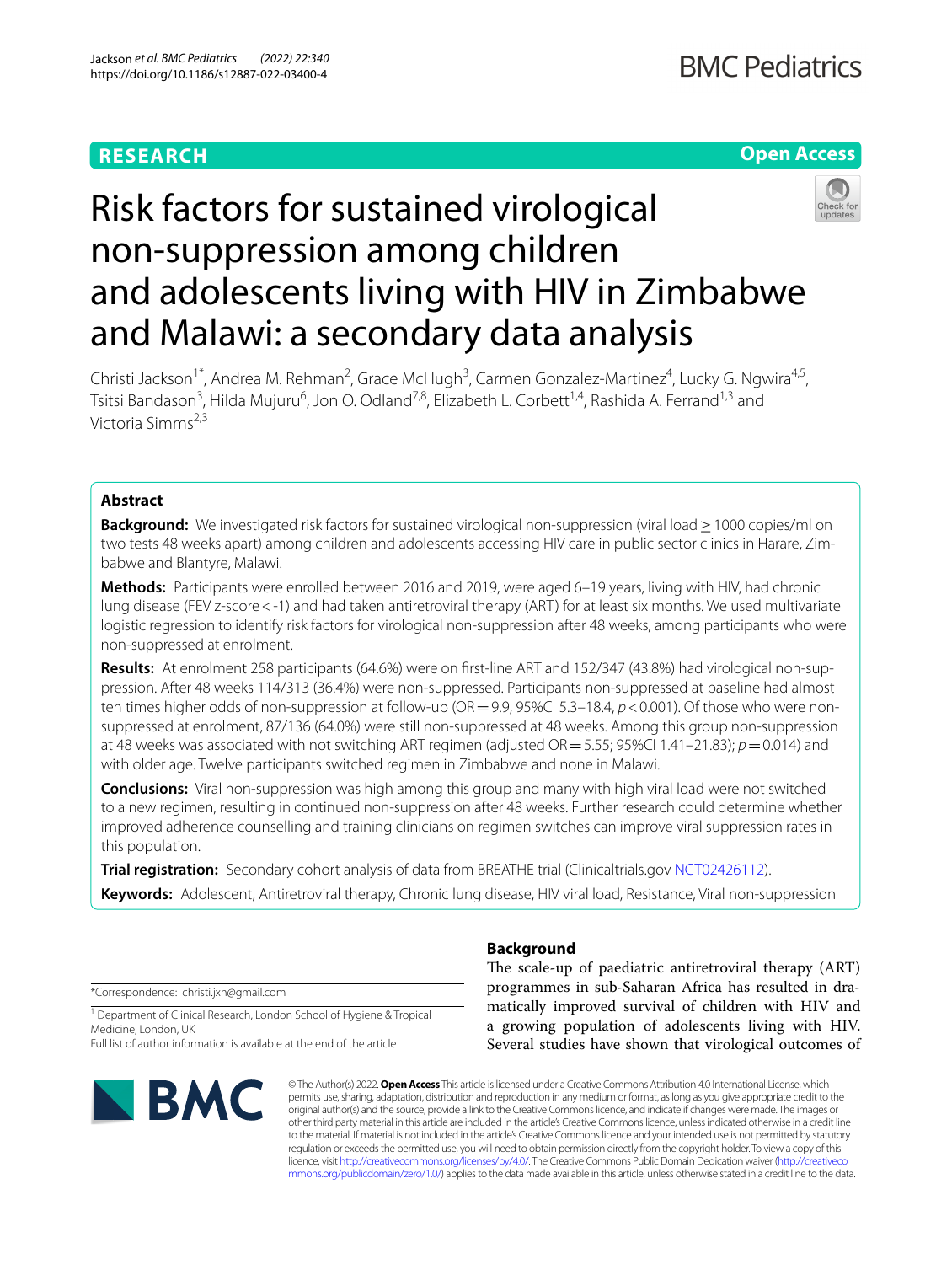children and adolescents are worse than those of adults. The most recent Population Based HIV Impact Assessment (PHIA) survey in Zimbabwe, which was done from 2015–16 [[1\]](#page-8-0) estimated that  $68.8\%$  of 0–14 year-olds and 82.4% of 15–24 year-olds on ART were virally suppressed, compared to 90.3% of adults on ART in the same period. In the Malawi PHIA survey, also done in 2015– 16 viral 57.9% of children aged 0–14 years and 81.2% of 15–24 year olds on ART were virally suppressed, while 91.3% adults on ART had viral suppression.

The national ART guidelines for Zimbabwe  $[2]$  $[2]$  and Malawi [[3](#page-8-2)] are closely aligned to WHO recommendations [\[4](#page-8-3)]. Since 2016, both countries have adopted a "treat all" approach, meaning that anyone with HIV is eligible for ART, regardless of CD4 count or clinical status. Adherence counselling at treatment initiation emphasizes the need for at least 95% adherence to treatment, and both countries have defned approaches to managing children and adolescents with viral non-suppression including intensive adherence counselling and subsequent switching to second-line ART if viral suppression is not achieved by 3 months after counselling. HIV resistance testing is difficult to access in Zimbabwe and Malawi and is usually reserved for patients failing second line ART regimens.

Several studies have described failure to switch adults and children living with HIV with unsuppressed viral load or ART resistance onto second and third line regimens in sub-Saharan Africa [\[5](#page-8-4), [6\]](#page-8-5).

BREATHE was a randomised placebo-controlled trial to investigate whether weekly azithromycin over 48 weeks improved lung function in children and adolescents living with HIV (CALHIV) who had chronic lung disease, in Zimbabwe and Malawi[\[7](#page-8-6)]. Participants underwent HIV viral load testing at enrolment and at 48 weeks; a higher than expected number of trial participants remained unsuppressed 48 weeks later. We investigated risk factors associated with unsuppressed viral load at enrolment and with remaining unsuppressed at 48 weeks.

## **Methods**

The BREATHE trial (Clinicaltrials.gov registration NCT02426112), a double-blinded placebo controlled individually randomised trial of azithromycin for management of chronic lung disease, enrolled 347 children and adolescents aged 6–19 years with perinatally acquired HIV, who had been on ART for at least six months prior to enrolment and had a forced expiratory volume in one second (FEV1) z-score below -1 [\[8](#page-8-7)]. In Zimbabwe, participants were enrolled from the outpatient HIV clinic at Harare Hospital and surrounding primary care clinics in Harare. In Malawi, enrolments were done from Queen Elizabeth Hospital as well as ART clinics within Blantyre district between 2016 and 2019. Participants received weight-based weekly doses of azithromycin or placebo for 48 weeks. The primary outcome was FEV1 z-score. The results of the trial have been reported separately [[9\]](#page-8-8).

Participants continued to receive HIV care at their usual public-sector facilities during the trial period. When the study team identifed a participant with an unsuppressed viral load, they conducted enhanced adherence counselling with the participant and guardian to identify potential barriers to adherence. A referral letter with copy of the viral load result was sent to the participant's HIV treatment facility for potential ART regimen switch. Patient-held ART records were reviewed during study visits and any regimen changes noted, but this was not cross-checked with medical records at the treatment facility. In Zimbabwe, the study team aimed to repeat a targeted viral load 3 months after an unsuppressed viral load, while in Malawi a recommendation was made to the usual health facility to do so. Access to viral load monitoring was not always available.

All analyses were carried out in Stata v15 or v16 (StataCorp, College Station, TX, USA). The point prevalence of unsuppressed HIV viral load (defned  $as \geq 1000$  copies/mL) was calculated at enrolment and at 48-weeks. The proportion with viral non-suppression at baseline and at 48 weeks.by socio-demographic variables, duration and type of ART regimen (frst, second or third line ART), dosing schedule (once or twice daily) and baseline CD4 count was calculated.

Crude odds ratios with 95% confdence intervals and *p*-values were also calculated for the association between these variables and viral non-suppression at baseline and at 48 weeks. Viral load was compared at baseline and after 48 weeks.

Logistic regression was used to investigate risk factors that were associated with viral non-suppression at 48 weeks in the subgroup of participants who had a viral load  $\geq$  1000 copies/mL at enrolment. As well as socio-demographic and ART-related factors, an unscheduled study visit and adherence to the study drug were included in this analysis. Adherence to the study drug was defned as not missing more than a mean of two doses per 12-week period during the 48 weeks of the intervention  $[10]$  $[10]$ . As a post hoc sensitivity analysis, the investigation of factors associated with viral non-suppression at 48 weeks was repeated in the Zimbabwe group only.

Exposure variables associated with the outcome with *p*-values<0.1 in univariate analysis were included in the multivariate analysis and age group, sex and country were adjusted for a priori.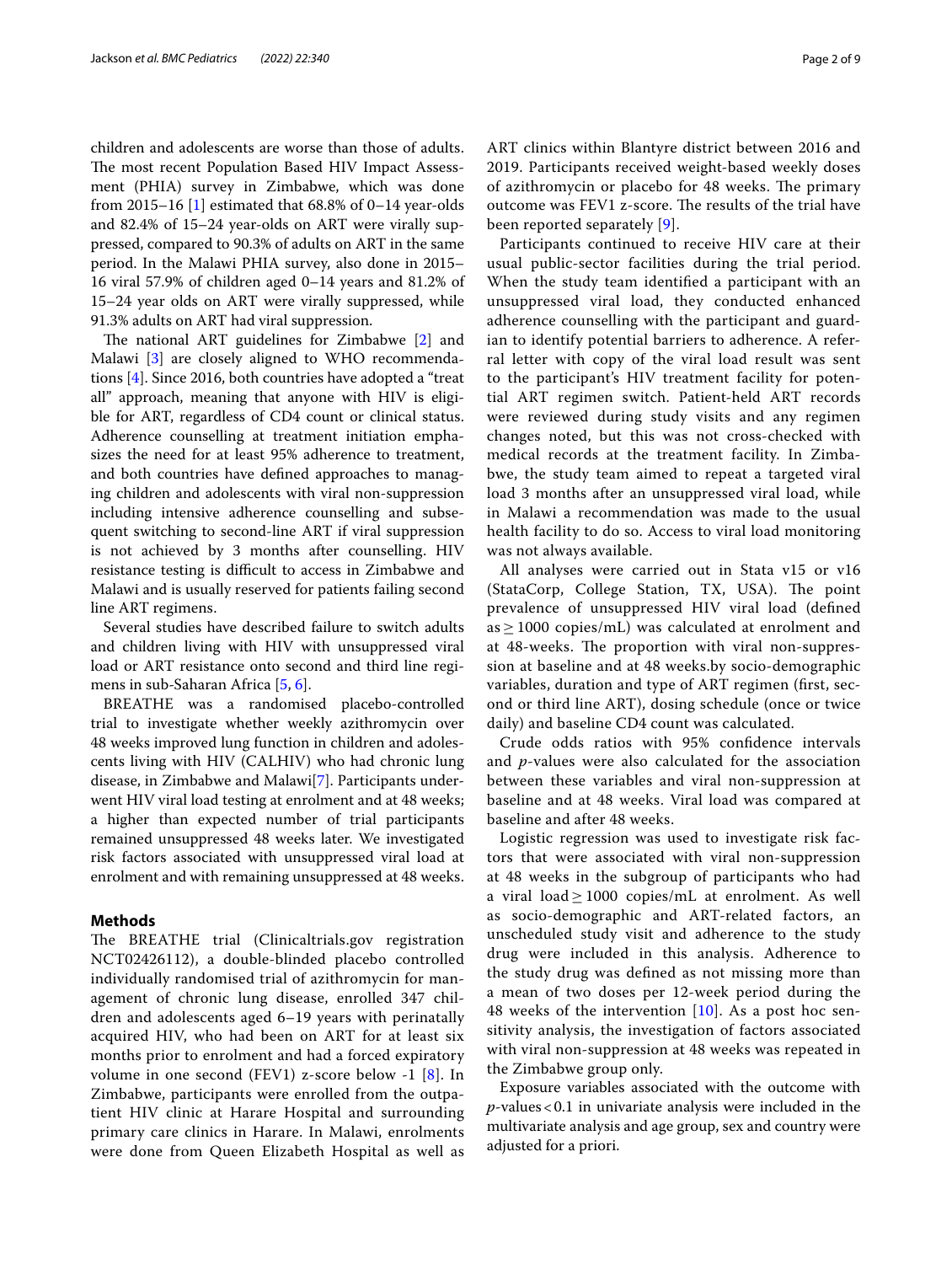## **Results**

A total of 347 children and adolescents were enrolled in the BREATHE trial, 241 (69.5%) in Zimbabwe and 106 in Malawi (Table [1\)](#page-3-0). The median age at enrolment was 15 (IQR 12.7–17.7) years. At enrolment 285 participants (83.1%) were attending school. Of those not attending school, 94.8% were aged 16–19 years. More than half of participants (*n*=197, 58.1%) had repeated a school grade at least once. Most of the participants' mothers (*n*=213/302, 70.5%) had completed secondary school as their highest level of education, 22 (7.3%) had never been to school, and 8 (2.7%) had attended tertiary education. Education levels were higher in Zimbabwe, with 88.1% of mothers having secondary or higher education, compared to 43.6% in Malawi.

The median age at ART initiation was 8.4 (IQR  $5.7-$ 11.6) years, and median duration on ART was 6.2 (IQR 3.9–8.4) years. Most participants (*n*=258, 74.6%) were on a non-nucleoside reverse transcriptase inhibitor (NNRTI)-based regimen at enrolment, 86 (24.9%) were on a protease inhibitor (PI)-based regimen and two were on a third line regimen containing an integrase inhibitor. Baseline viral load results were missing for two participants. Viral load at enrolment was<1000 copies/mL for 194 (56.2%) participants, of which 105(54.1%) were<50 copies and 89 (45.9%) were 50–999 copies/mL. Amongst the 151 participants with a viral load  $>1000$  copies/mL at enrolment, the median time since ART initiation was 6.6 years (IQR 4.2–8.7 years).

Viral load results at enrolment and 48 weeks were available for  $313/347$  (90.2%) participants. The proportion of participants with viral loads  $\geq 1000$  copies/mL was 43.5%  $(n=136)$  at enrolment and 36.4%  $(n=114)$  at follow-up. Less than half of participants ( $n=150, 47.9%$ ) were virally suppressed at both timepoints (Table [2](#page-4-0)). Another 27 participants were suppressed at enrolment but had a raised viral load  $\geq$  1000 copies/mL at 48 weeks (20/27 were female). Of the 136 participants with viral non-suppression at enrolment, 49 had viral suppression at follow-up. Notably, 87 participants (27.8% of the total group, 64.0% of those with a raised baseline viral load) had unsuppressed viral loads both at enrolment and follow-up.

Participants with a viral load  $\geq 1000$  copies/mL at baseline had almost ten times higher odds of unsuppressed viral load at follow-up, compared to those with a viral load < 1000 copies at enrolment (OR = 9.9, 95% CI 5.3– 18.4,  $p < 0.001$ ). There was weak evidence that low-level viraemia at enrolment (50–999 copies/mL) was associated with increased odds of viral load>1000 copies/mL at follow-up (OR=1.8, 95% CI 0.78–4.17, *p*=0.163).

During the study period 29 participants switched ART regimen, all of them from Zimbabwe (Table [3](#page-4-1)). Of these, 14 changed from a frst line NNRTI regimen to a second line PI regimen, 10 changed to an alternative frst line, 4 to an alternative second line, and 1 reported a change from a PI to an NNRTI regimen. Reason for regimen switch was not captured. Out of 151 participants with viral load > 1000 at enrolment, 110 were on an NNRTI regimen at enrolment and 13/110 switched to PI, while 41 were on a PI regimen at enrolment and 1/41 switched to NNRTI. In Zimbabwe, 13/67 participants (19.4%) with viral load  $\geq$  1000 copies/mL at enrolment switched from NNRTI regimens to PI. None of the 41 participants on PI-regimens with unsuppressed baseline viral load were changed to third line regimens.

In univariate analysis, there was weak evidence that virological non-suppression at enrolment was associated with longer duration on ART, compared to those who had been on ART for less than 2 years (Table [4](#page-5-0)). This association remained the same after adjusting for age group, sex and country. After adjusting for age, sex and duration on ART there was weak evidence that participants in Malawi were more likely to be non-suppressed (aOR=1.56 (95% CI 0.94–2.60; *p*=0.09). No other factors were associated with baseline virological non-suppression.

Out of 136 participants who had an unsuppressed viral load at enrolment, 87 (64.0%) still had a viral load  $\geq$  1000 copies/mL at 48 weeks (Table [5](#page-6-0)). In univariate analysis, participants who remained on the same ART regimen had 4 times higher odds of virological failure at follow-up compared to those that changed from a NNRTI-based to a PI-based regimen (OR 4.05, 95% CI 1.12–14.67, *p*=0.021). Older adolescents of 16–19 years had higher odds of virological non-suppression. Unsuppressed viral load was weakly associated with the participant's mother having less formal education and with longer duration on ART.

After adjusting for study site, age, duration on ART and mother's education, participants who did not switch ART regimen had more than seven times the odds of unsuppressed viral load at follow-up (adjusted OR 7.68, 95% CI 1.38–42.63; *n*=109). After adjustment, there was strong evidence that staying on the same ART regimen was associated with unsuppressed viral load at 48 weeks ( $p=0.020$ ). Older age was still strongly associated with the outcome. Duration on ART was not associated with unsuppressed viral load at 48 weeks. The apparent association with mother's education was due to confounding by country, as education was lower in Malawi and unsuppressed viral load was more prevalent there. When the analysis was repeated with Zimbabwe participants only, there was still strong evidence that not switching regimen was associated with unsuppressed viral load at 48 weeks and weak evidence of association with age.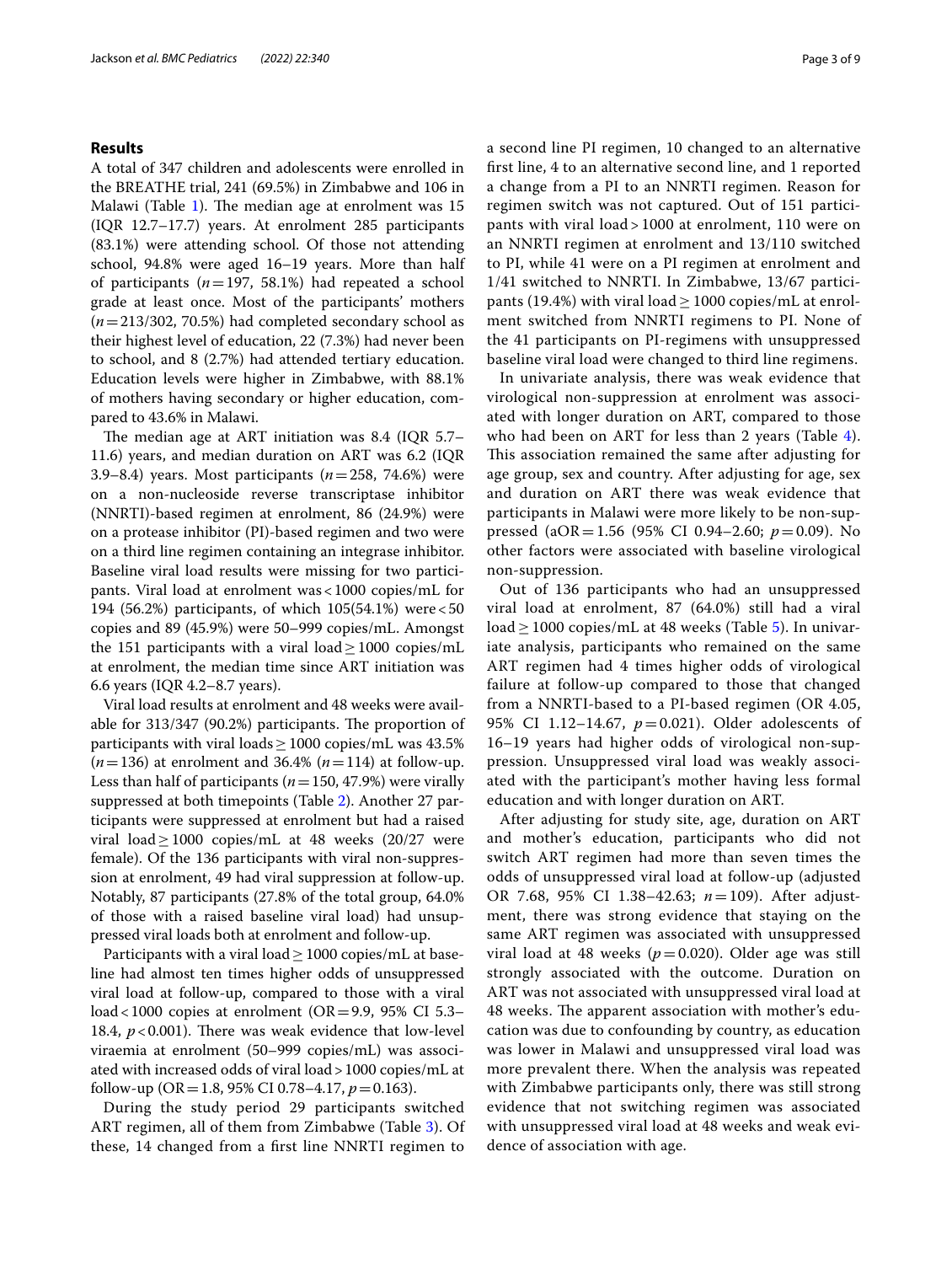<span id="page-3-0"></span>**Table 1** Prevalence of viral load (VL)≥1000 copies/mL at enrolment and 48 weeks by participant characteristics

| Characteristic                  |                  | All participants |        | $VL \ge 1000$ copies/mL at<br>enrolment |       | $VL > 1000$ copies/mL<br>at 48 weeks |       |
|---------------------------------|------------------|------------------|--------|-----------------------------------------|-------|--------------------------------------|-------|
|                                 |                  | Ν                | %      | N                                       | %     | N                                    | %     |
|                                 | Total            | 347              |        | 151/345                                 | 43.8% | 114/315                              | 36.2% |
| Country                         | Zimbabwe         | 241              | 69.5%  | 100/241                                 | 41.5% | 79/224                               | 35.3% |
|                                 | Malawi           | 106              | 30.5%  | 51/104                                  | 49.0% | 35/91                                | 38.5% |
| Trial arm                       | Control          | 174              | 50.1%  | 80/174                                  | 46.0% | 56/154                               | 36.4% |
|                                 | Intervention     | 173              | 49.9%  | 71/171                                  | 41.5% | 58/161                               | 36.0% |
| Sex                             | Male             | 177              | 51.0%  | 82/177                                  | 46.3% | 53/166                               | 31.9% |
|                                 | Female           | 170              | 49.0%  | 69/168                                  | 41.1% | 61/149                               | 40.9% |
| Age at enrolment, years         | $6 - 10$         | $47\,$           | 13.5%  | 17/47                                   | 36.2% | 9/44                                 | 20.5% |
|                                 | $11 - 15$        | 158              | 45.5%  | 69/156                                  | 44.2% | 48/143                               | 33.6% |
|                                 | $16 - 19$        | 142              | 40.9%  | 65/142                                  | 45.8% | 57/128                               | 44.5% |
| ART regimen at enrolment        | 1st line (NNRTI) | 258              | 74.6%  | 110/256                                 | 43.0% | 83/236                               | 35.2% |
|                                 | 2nd line (PI)    | 86               | 24.9%  | 41/86                                   | 47.7% | 31/76                                | 40.8% |
|                                 | 3rd line         | $\overline{2}$   | 0.6%   | 0/2                                     | 0.0%  | 0/2                                  | 0.0%  |
|                                 | Unknown          | $\mathbf{1}$     |        |                                         |       |                                      |       |
| Timing of regimen dosing        | Once daily       | 156              | 45.0%  | 71/156                                  | 45.5% | 61/141                               | 43.3% |
|                                 | Twice daily      | 191              | 55.0%  | 80/189                                  | 42.3% | 53/174                               | 30.5% |
| Duration on ART                 | $<$ 2y           | 33               | 9.8%   | 7/32                                    | 21.9% | 7/30                                 | 23.3% |
|                                 | $2-5y$           | 130              | 38.6%  | 56/129                                  | 43.4% | 40/120                               | 33.3% |
|                                 | $6-10y$          | 126              | 37.39% | 58/126                                  | 46.0% | 48/115                               | 41.7% |
|                                 | >11y             | $48\,$           | 14.24% | 24/48                                   | 50.0% | 18/41                                | 43.9% |
|                                 | Missing          | 10               |        |                                         |       |                                      |       |
| Baseline viral load, copies/mL  | < 50             | 105              | 30.4%  |                                         |       | 11/94                                | 11.7% |
|                                 | 50-999           | 89               | 25.8%  |                                         |       | 16/83                                | 19.3% |
|                                 | $\geq 1000$      | 151              | 43.8%  |                                         |       | 87/136                               | 64.0% |
|                                 | Missing          | $\overline{2}$   |        |                                         |       |                                      |       |
| Baseline CD4 count, cells/µL    | < 200            | 34               | 9.8%   | 29/34                                   | 85.3% | 18/31                                | 58.1% |
|                                 | 200-499          | 96               | 27.7%  | 54/95                                   | 56.8% | 49/87                                | 56.3% |
|                                 | $\geq 500$       | 217              | 62.5%  | 68/216                                  | 31.5% | 47/197                               | 23.9% |
| Previous history of TB          | No               | 249              | 72.0%  | 103/247                                 | 41.7% | 75/223                               | 33.6% |
|                                 | Yes              | 97               | 28.0%  | 48/97                                   | 49.5% | 39/91                                | 42.9% |
|                                 | Missing          | 1                |        |                                         |       |                                      |       |
| Currently in school             | Yes              | 285              | 83.1%  | 120/284                                 | 42.3% | 91/262                               | 34.7% |
|                                 | No               | 58               | 16.9%  | 30/58                                   | 51.7% | 23/50                                | 46.0% |
|                                 | Missing          | $\overline{4}$   |        |                                         |       |                                      |       |
| Ever repeated a grade in school | No               | 142              | 41.9%  | 57/142                                  | 40.1% | 40/133                               | 30.1% |
|                                 | Yes              | 197              | 58.1%  | 91/196                                  | 46.4% | 73/176                               | 41.5% |
|                                 | Missing          | 8                |        |                                         |       |                                      |       |
| Education level of mother       | No schooling     | 22               | 7.3%   | 12/22                                   | 54.5% | 44,186                               | 57.1% |
|                                 | Primary          | 59               | 19.5%  | 28/58                                   | 48.3% | 22/50                                | 44.0% |
|                                 | Secondary        | 213              | 70.5%  | 80/212                                  | 37.7% | 63/200                               | 31.5% |
|                                 | Tertiary         | 8                | 2.7%   | 4/8                                     | 50.0% | 2/8                                  | 25.0% |
|                                 | Missing          | 45               |        |                                         |       |                                      |       |
| Adherence                       | Adherent         | 249              | 73.5%  | 102/249                                 | 41.0% | 83/244                               | 34.0% |
|                                 | Non-adherent     | 90               | 26.6%  | 44/90                                   | 50.0% | 27/64                                | 42.2% |
|                                 | Missing          | 8                |        | 5/8                                     | 62.5% | 4/7                                  | 57.1% |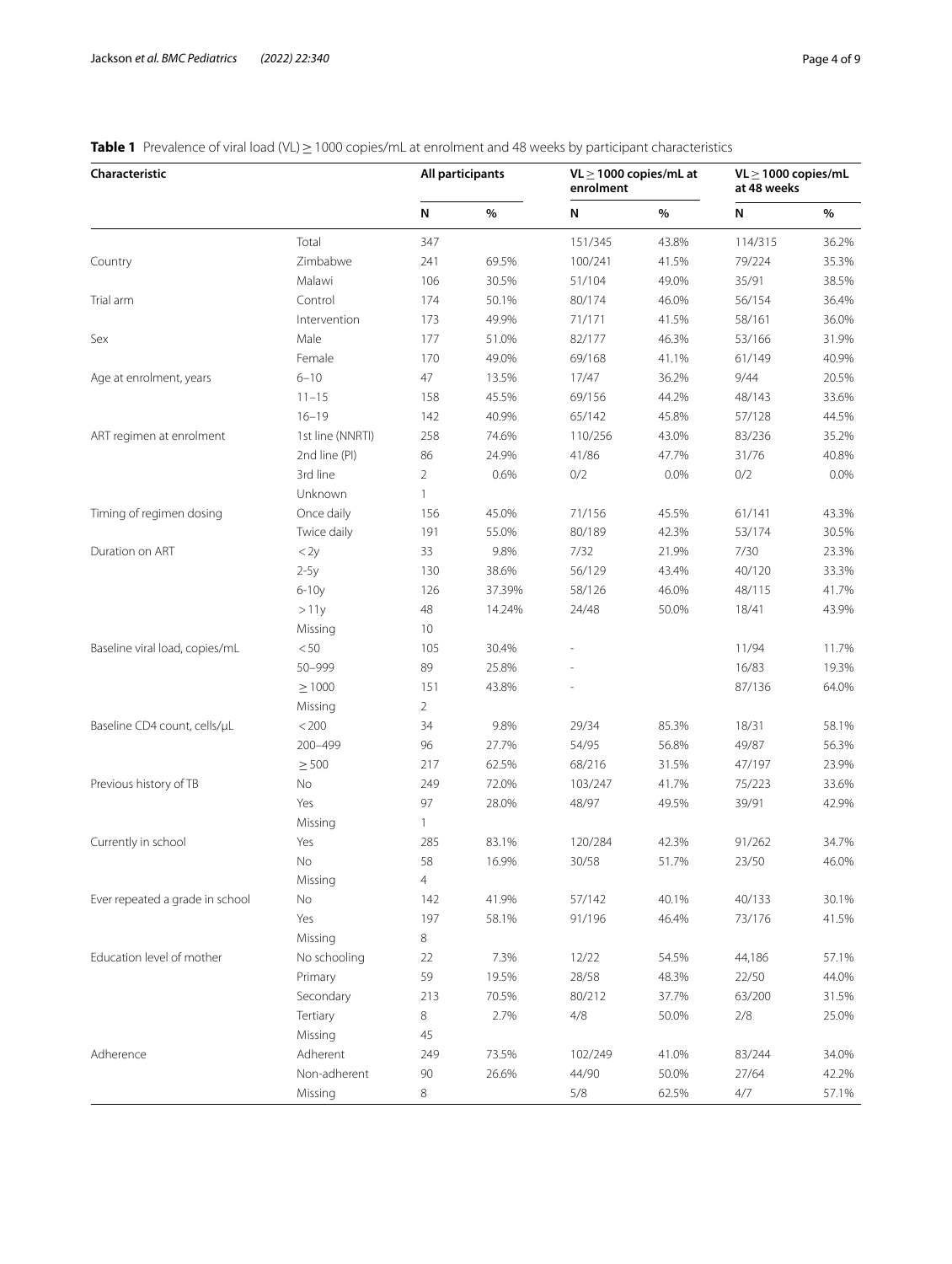## **Table 1** (continued)

| <b>Characteristic</b>                                      |         |     | All participants |         | $VL > 1000$ copies/mL at<br>enrolment |        | $VL \ge 1000$ copies/mL<br>at 48 weeks |  |
|------------------------------------------------------------|---------|-----|------------------|---------|---------------------------------------|--------|----------------------------------------|--|
|                                                            |         | N   | $\%$             | N       | $\%$                                  | N      | $\%$                                   |  |
| Unscheduled clinical visit for illness<br>during follow-up | No      | 274 | 84.5%            | 104/272 | 38.2%                                 | 86/266 | 32.3%                                  |  |
|                                                            | Yes     | 50  | 15.5%            | 34/50   | 68.0%                                 | 28/49  | 57.1%                                  |  |
|                                                            | Missing | 23  |                  |         |                                       |        |                                        |  |

<span id="page-4-0"></span>**Table 2** Viral suppression at enrolment compared to 48 weeks, among those with both valid results

|                                       |              | VL at 48 weeks (copies/<br>mL) |             |              |
|---------------------------------------|--------------|--------------------------------|-------------|--------------|
|                                       |              | < 1000                         | >1000       | <b>Total</b> |
| <b>VL</b> at enrolment<br>(copies/mL) | < 1000       | 150 (47.9%)                    | 27 (8.6%)   | 177 (56.5%)  |
|                                       | >1000        | 49 (15.7%)                     | 87 (27.8%)  | 136 (43.5%)  |
|                                       | <b>Total</b> | 199 (63.6%)                    | 114 (36.4%) | 313 (100%)   |

## **Discussion**

We found that viral non-suppression was high among CALHIV with chronic lung disease, and that many with high viral load were not switched to a new regimen, resulting in continued non-suppression after 48 weeks.

At enrolment into the BREATHE trial, only 56.2% of participants, who had all been on ART for at least six months, had a suppressed viral load. This stands in contrast to reported levels of viral suppression in adults in the same countries: UNAIDS data shows 87% of adults on ART in Zimbabwe and 89% in Malawi were virally suppressed in 2019 [[11\]](#page-8-10), and also lower than reported levels for CALHIV in the wider population (68–82% in Zimbabwe  $[1]$  $[1]$  and 57-81% in Malawi  $[12]$ ). The study participants had all been diagnosed with chronic lung disease, and almost a third had a history of tuberculosis. Chronic lung disease is more likely to occur in children who started ART late, and is likely to persist even after ART initiation and subsequent viral suppression [\[13](#page-8-12)]. However, it is possible that ongoing viral replication may increase the risk of recurrent viral and bacterial infections of the respiratory tract as well as chronic pulmonary inflammation. These may in turn have long-term sequalae such as bronchiectasis and obliterative bronchiolitis [\[14](#page-8-13)], which could explain the higher prevalence of HIV viral non-suppression at study enrolment. Additionally, medications used by participants for their chronic lung disease contribute to an increased pill burden, which is associated with poorer adherence, and could also explain the higher levels of viral non-suppression.

Older adolescents were more likely to have unsuppressed viral load. This aligns with findings from other studies [[15\]](#page-8-14), which showed that adherence levels are higher in younger children compared to older children and adolescents. A possible reason is that younger children are more likely to be supervised by a caregiver and therefore have higher adherence, whereas adolescents are often perceived to be old enough to take their treatment unsupervised. They may however not achieve optimal adherence levels due to forgetfulness, pill fatigue, or because they lack the cognitive maturity to appreciate the long-term benefits of adherence [[16\]](#page-8-15).

Less than half of participants (47.9%) were virally suppressed at both time points. Participants who had a low-level viraemia (VL 50–999 copies/mL) at enrolment were more likely to progress to a viral load  $\geq 1000$  copies/mL by 48 weeks, compared to those who were fully

<span id="page-4-1"></span>**Table 3** Changes in ART regimen anchor drug between enrolment and 48 weeks

| Anchor drug at enrolment |            | Anchor drug at 48 weeks |            |            |    |              |              |  |  |  |
|--------------------------|------------|-------------------------|------------|------------|----|--------------|--------------|--|--|--|
|                          |            | <b>NNRTIS</b>           |            | PIs        |    | <b>INSTI</b> | <b>Total</b> |  |  |  |
|                          | <b>NVP</b> | <b>EFV</b>              | <b>LPV</b> | <b>ATV</b> |    |              |              |  |  |  |
| <b>NNRTIS</b>            | <b>NVP</b> | 122                     | 6          |            |    |              | 132          |  |  |  |
|                          | <b>EFV</b> |                         | 115        | 3          |    |              | 126          |  |  |  |
| Pls                      | <b>LPV</b> | 0                       |            | 28         |    |              | 30           |  |  |  |
|                          | <b>ATV</b> | 0                       | 0          | 0          | 56 |              | 56           |  |  |  |
| <b>INSTI</b>             |            |                         | 0          | 0          | 0  |              | 2            |  |  |  |
| <b>Total</b>             |            | 123                     | 122        | 34         | 65 |              | 346          |  |  |  |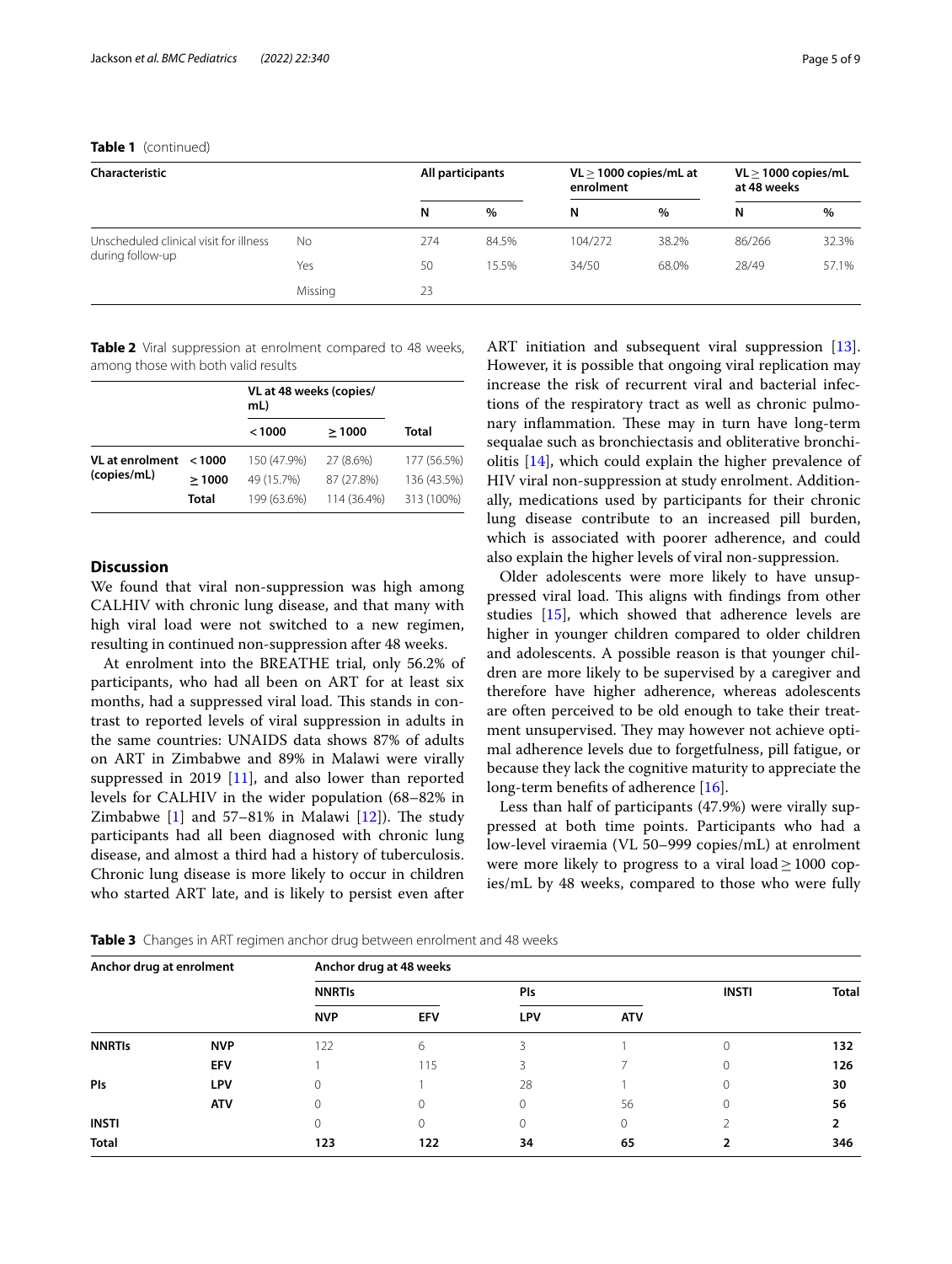| Variable                             | <b>Categories</b>       | VL > 1000 at<br>enrolment |      | Univariable $(N = 345)$ |      | Multivariable $(N = 335)$ |      |
|--------------------------------------|-------------------------|---------------------------|------|-------------------------|------|---------------------------|------|
|                                      |                         | $\mathsf{N}$              | $\%$ | Crude OR (95% CI)       | p    | Adjusted OR (95% CI)      | p    |
| <b>Total</b>                         |                         | 151                       | 43.8 |                         |      |                           |      |
| Country                              | Zimbabwe                | 100                       | 41.5 | 1                       | 0.20 | 1                         | 0.09 |
|                                      | Malawi                  | 51                        | 49.0 | 1.36 (0.85, 2.16)       |      | 1.56 (0.94, 2.60)         |      |
| Sex                                  | Male                    | 82                        | 46.3 |                         | 0.33 | 1                         |      |
|                                      | Female                  | 69                        | 41.1 | 0.81(0.531.24)          |      | 0.75(0.48, 1.16)          | 0.20 |
| Age group                            | $6-10y$                 | 17                        | 36.2 | 1                       | 0.51 | $\mathbf{1}$              | 0.63 |
|                                      | $11 - 15y$              | 69                        | 44.2 | 1.40 (0.71, 2.75)       |      | 1.28 (0.63, 2.58)         |      |
|                                      | $16 - 19y$              | 65                        | 45.8 | 1.49 (0.75, 2.95)       |      | 1.42 (0.69, 2.92)         |      |
| ART regimen at enrolment             | <b>NNRTI</b>            | 110                       | 43.0 | $\mathbf{1}$            | 0.56 |                           |      |
|                                      | PI/3 <sup>rd</sup> line | 41                        | 46.6 | 1.16(0.71, 1.89)        |      |                           |      |
| Regimen timing at enrolment          | Once daily              | 71                        | 45.5 | 1                       | 0.55 |                           |      |
|                                      | Twice daily             | 80                        | 42.3 | 0.88(0.57, 1.35)        |      |                           |      |
| Duration on ART, years ( $N = 335$ ) | < 2                     | $\overline{7}$            | 21.9 | $\mathbf{1}$            | 0.07 | 1                         | 0.08 |
|                                      | $2 - 5$                 | 56                        | 43.4 | 2.74 (1.09, 6.91)       |      | 2.96 (1.17, 7.46)         |      |
|                                      | $6 - 9$                 | 58                        | 46.0 | 3.05 (1.20, 7.72)       |      | 3.31 (1.30, 8.42)         |      |
|                                      | >10                     | 24                        | 50.0 | 3.57 (1.24, 10.32)      |      | 3.51 (1.24, 9.98)         |      |
| History of TB                        | Yes                     | 48                        | 49.5 | 1.37 (0.85, 2.20)       | 0.19 |                           |      |
|                                      | No                      | 103                       | 41.7 | 1                       |      |                           |      |
| Currently in school                  | Yes                     | 120                       | 42.3 | 1                       | 0.19 |                           |      |
|                                      | No                      | 30                        | 51.7 | 1.46 (0.83, 2.59)       |      |                           |      |
| Ever repeated a grade ( $N = 338$ )  | Yes                     | 91                        | 40.1 | $\mathbf{1}$            | 0.25 |                           |      |
|                                      | <b>No</b>               | 57                        | 46.4 | 1.29 (0.83, 2.00)       |      |                           |      |
| Education of mother ( $N = 300$ )    | No schooling            | 12                        | 54.6 | $\mathbf{1}$            | 0.25 |                           |      |
|                                      | Primary                 | 28                        | 48.3 | 0.78(0.29, 2.10)        |      |                           |      |
|                                      | Secondary               | 80                        | 37.7 | 0.51(0.21, 1.23)        |      |                           |      |
|                                      | Tertiary                | $\overline{4}$            | 50.0 | 0.83(0.16, 4.34)        |      |                           |      |

## <span id="page-5-0"></span>**Table 4** Risk factors for viral non-suppression at enrolment

suppressed at baseline, although this fnding was not statistically significant (OR 1.8,  $p = 0.16$ ). This is in line with fndings from previous studies, including a study by the Antiretroviral Therapy Cohort Collaboration (ART-CC) [[17\]](#page-8-16), which showed that low-level viraemia (defined as 200–499 copies/mL) was associated with subsequent virological failure (adjusted hazard ratio 3.97, 95% CI  $3.05-5.17$ ). The WHO guidelines that were in place during the study period<sup>[4]</sup> used the 1000 copies/ml cut-off to defne viral non-suppression, which was pragmatic with no guidance on how to address low-level viraemia. This has since been updated, and the WHO consolidated guidelines of July 2021 [\[18](#page-8-17)] advise enhanced adherence counselling and additional viral load testing to promote viral suppression.

It is not surprising that there was strong evidence for an association between staying on the same ART regimen and having unsuppressed viral load at follow-up, given that the majority of participants had been on ART for several years and could have developed resistance mutations to their current treatment. There was also strong evidence for an association of older age (16– 19 years) with unsuppressed viral load at follow-up, despite this age group being more likely to have had an ART regimen change compared to younger participants. This could point to ongoing adherence problems in older adolescents, and the need for tailored adherence interventions for this group. Longer duration on ART was also associated with the outcome, possibly due to treatment fatigue and increased risk of having developed treatment resistance due to previous episodes of poor adherence.

Nearly 70% of participants who were unsuppressed at baseline and who remained on frst line ART still had unsuppressed viral loads after 48 weeks. Because genotypic resistance testing was not available, it is not possible to know what proportion of these participants had resistance to frst line drugs versus the proportion who had suboptimal adherence to an efective regimen, and could potentially suppress their viral load with the correct adherence support. There is accumulating evidence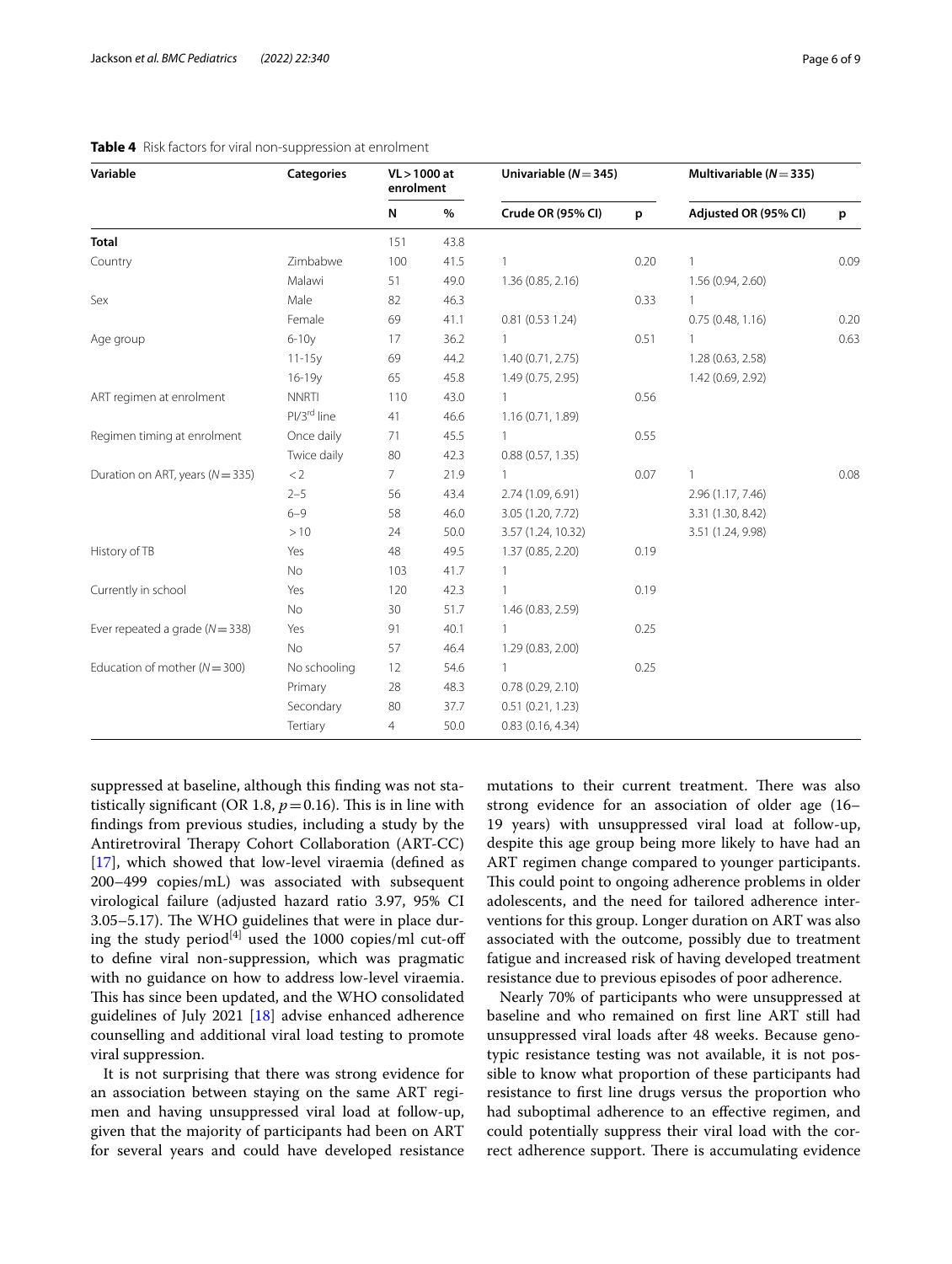| Variable                | <b>Categories</b>  | 48 weeks      |          | VL > 1000 at Univariable ( $N = 136$ ) |           | Multivariable ( $N = 109$ ) |           | Multivariable, Zimbabwe<br>$(N = 92)$ |       |
|-------------------------|--------------------|---------------|----------|----------------------------------------|-----------|-----------------------------|-----------|---------------------------------------|-------|
|                         |                    | N             | $\%$     | Crude OR (95% CI) p                    |           | Adjusted OR (95% CI) p      |           | Adjusted OR (95% CI) p                |       |
| <b>Total</b>            |                    | 87/136 64.0   |          |                                        |           |                             |           |                                       |       |
| Regimen change          | Yes                | 4/12          | 33.3 1   |                                        | $0.021$ 1 |                             | $0.020$ 1 |                                       |       |
|                         | No                 | 83/124        |          | 66.9 4.05 (1.12-14.67)                 |           | 7.68 (1.38-42.63)           |           | $5.55(1.41 - 21.83)$                  | 0.014 |
| Country                 | Zimbabwe           | 59/93         | 63.4 1   |                                        | 0.85      |                             | 0.53      |                                       |       |
|                         | Malawi             | 28/43         |          | 65.1 1.08 (0.50-2.30)                  |           | $1.46(0.45 - 4.71)$         |           |                                       |       |
| Trial arm               | Control            | 47/72         | 65.3 1   |                                        | 0.74      |                             |           |                                       |       |
|                         | Intervention       | 40/64         |          | 62.5 0.89 (0.44-1.79)                  |           |                             |           |                                       |       |
| Sex                     | Male               | 46/77         | 59.7 1   |                                        | 0.24      |                             |           |                                       |       |
|                         | Female             | 41/59         |          | 69.5 1.54 (0.74-3.17)                  |           |                             |           |                                       |       |
| Age at enrolment, years | $6 - 10$           | 9/16          | 56.3 1   |                                        | $0.031$ 1 |                             | $0.008$ 1 |                                       | 0.07  |
|                         | $11 - 15$          | 34/62         |          | 54.8 0.94 (0.31-2.88)                  |           | $0.82(0.22 - 3.12)$         |           | $0.74(0.15 - 3.61)$                   |       |
|                         | $16 - 19$          | 44/58         |          | 75.9 2.44 (0.75-7.98)                  |           | $6.31(1.25 - 31.93)$        |           | $2.30(0.46 - 11.54)$                  |       |
| ART regimen at enrol-   | <b>NNRTI</b>       | 65/100 65.0 1 |          |                                        | 0.68      |                             |           |                                       |       |
| ment                    | PI                 | 22/36         |          | 61.1 0.85 (0.38-1.86)                  |           |                             |           |                                       |       |
| Duration on ART, years  | < 2                | 3/7           | 42.9 1   |                                        | $0.073$ 1 |                             | 0.24      |                                       |       |
| $(N = 131)$             | $2 - 5$            | 29/51         |          | 56.9 1.76 (0.35-8.85)                  |           | $4.23(0.47 - 37.65)$        |           |                                       |       |
|                         | $6 - 9$            | 40/52         |          | 76.9 4.44 (0.81-24.25)                 |           | 8.57 (0.94-78.28)           |           |                                       |       |
|                         | >10                | 14/21         |          | 66.7 2.67 (0.43-16.52)                 |           | 5.75 (0.55-59.75)           |           |                                       |       |
| History of TB           | Yes                | 27/44         |          | 61.4 0.85 (0.40-1.79)                  | 0.66      |                             |           |                                       |       |
|                         | No                 | 60/92         | 65.2 1   |                                        |           |                             |           |                                       |       |
| Currently in school     | Yes                | 68/109        | 62.4 1   |                                        | 0.44      |                             |           |                                       |       |
|                         | No                 | 19/27         |          | 70.4 1.43 (0.57-3.59)                  |           |                             |           |                                       |       |
| Education of mother     | No schooling       | 10/12         | 83.3 1   |                                        | $0.054$ 1 |                             | 0.093     |                                       |       |
| $(N = 114)$             | Primary            | 17/23         |          | 73.9 0.57 (0.09-3.49)                  |           | $0.67(0.06 - 7.73)$         |           |                                       |       |
|                         | Secondary          | 45/75         |          | 60.0 0.30 (0.06-1.51)                  |           | $0.13(0.01 - 1.30)$         |           |                                       |       |
|                         | Tertiary           | 2/4           |          | $50.0$ $0.29(0.01 - 3.02)$             |           | $0.12(0.00 - 3.31)$         |           |                                       |       |
| Study drug adherence    | Adherent           | 61/101        | 60.4 1   |                                        | 0.20      |                             |           |                                       |       |
| $(N = 131)$             | Non-adherent 22/30 |               |          | 73.3 1.80 (0.72-4.49)                  |           |                             |           |                                       |       |
| Any unscheduled clinic  | Yes                |               |          | 64/102 62.8 1.24 (0.54, 2.84)          | 0.61      |                             |           |                                       |       |
| visit for illness       | No                 | 23/34         | $67.7-1$ |                                        |           |                             |           |                                       |       |

<span id="page-6-0"></span>

of ART resistance levels among adolescents in Zimbabwe. Out of 102 children and adolescents in Harare with virological failure in 2012, 67.6% had  $\geq$  1 clinically signifcant mutation [[19](#page-8-18)]. In 2016, out of 726 young people aged 16–24 who received enhanced adherence counselling, 74 (10.2%) had virological failure and 72/74 had at least 1 drug resistance mutation [\[20\]](#page-8-19). Both Zimbabwe and Malawi country guidelines provide clear steps to follow after fnding a raised viral load of≥1000 copies/mL in a patient, such as enhanced adherence counselling and targeted repeat viral load testing after 3 months, with a regimen change indicated if the viral load remains unsuppressed despite improved adherence.

No regimen switches were reported in Malawi, while in Zimbabwe only 14 participants switched from a frst line NNRTI to a second line PI-regimen. In both these countries, outpatient medical records include a paper health passport that is patient-held, and which the participants could bring along to study visits. It is possible that more regimen switches could have taken place and not been recorded in these health passports, or that a patient may have several health passports, but local clinical staff confirmed that it is likely that no Malawian and only few Zimbabwean participants switched to second line ART. Previous studies have described similar fndings [[6,](#page-8-5) [21\]](#page-8-20). It is not clear why patients are not changed to second line when they qualify, but several reasons have been postulated  $[6, 22, 23]$  $[6, 22, 23]$  $[6, 22, 23]$  $[6, 22, 23]$  $[6, 22, 23]$ . These include: a lack of expertise or confdence by the HIV care provider to diagnose virological failure and choose appropriate second line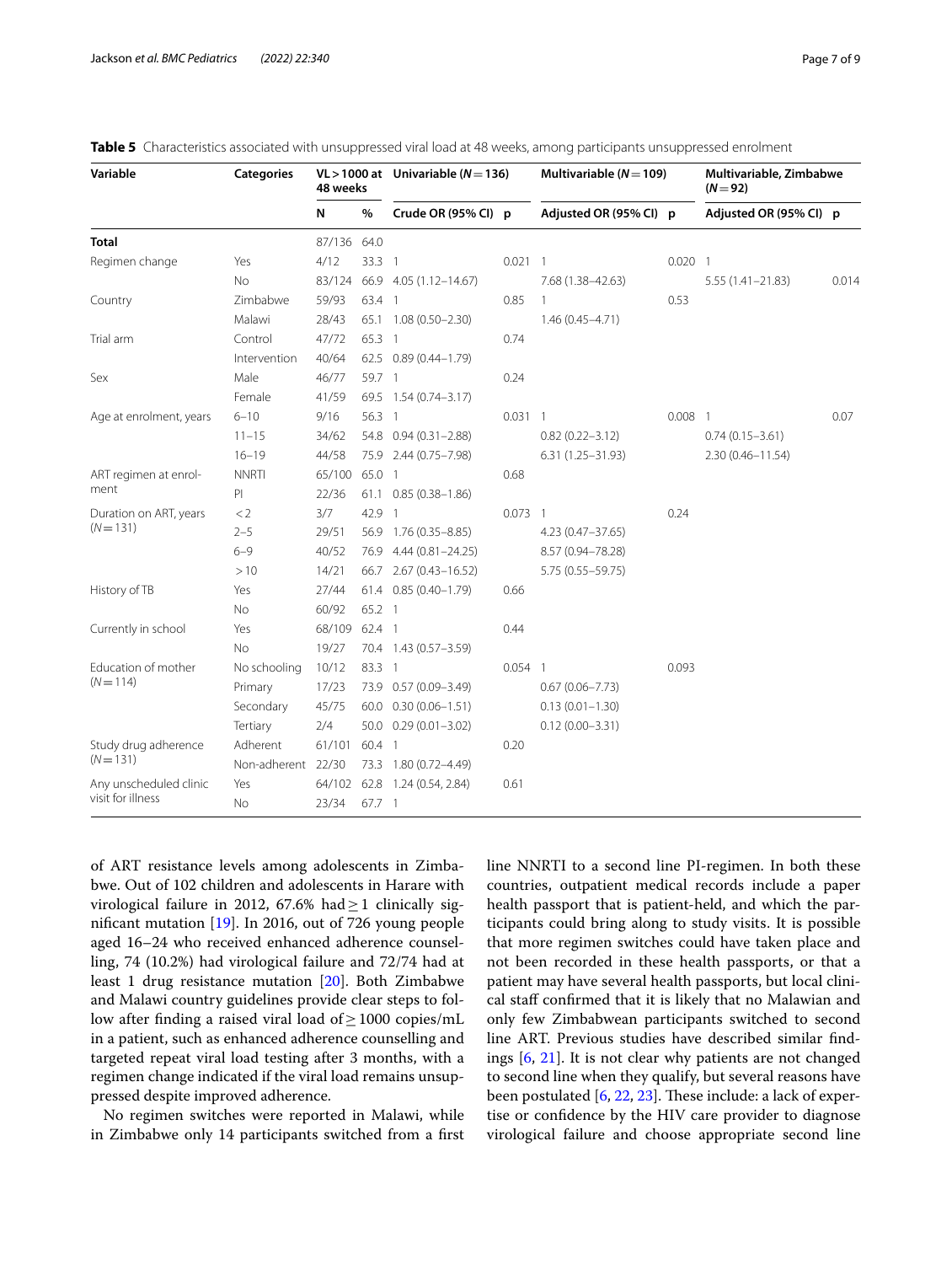ART; reluctance to change to a regimen with a higher pill burden and potentially more side efects, since adherence is already perceived to be a challenge; poor palatability of LPV/r syrup; uncertainty of how to assess adherence; a sense of hope that the viral load will be suppressed if adherence is emphasized and the test repeated; wanting to avoid drug interactions in patients taking rifampicin for TB treatment; unavailability of viral load testing or access to results in some areas; shortages or supply problems with second line drugs; and the higher cost of second line ART [[6,](#page-8-5) [22\]](#page-8-21). Solutions could include training and mentoring of staff on diagnosing and managing regimen changes; implementing new developments such as point of care viral load testing, when available and approved, so that the short turnaround time can assist with more rapid management of abnormal results; procuring new drug formulations with improved tolerability and pill burden, when available; and thorough counselling of patients and their families on the importance of adhering to the second line regimen. In rural South Africa, quality improvement and clinical mentorship led to more children being switched to second line therapies [\[24](#page-8-23)].

We acknowledge several study limitations. The main aim of the BREATHE trial was to assess a change in lung function in response to azithromycin treatment, rather than virological outcomes [\[9](#page-8-8)]. Some information that would have been useful for this secondary analysis was not collected, including ART adherence levels, detailed ART histories (all previous drugs used and date of any regimen changes); which participants received interventions such as adherence counselling, and how often; attendance of adolescent support groups; missed or late ART clinic visits for treatment collection; and the presence of all HIV-associated opportunistic infections and minor ailments. Participants all had chronic lung disease, and took additional medications while in the study, so risk factors for virological failure may not be generalisable to populations of otherwise healthy CALHIV. At the time of the study, dolutegravir (DTG)-based regimens were not part of standard treatment guidelines; however, DTG is now widely available in both countries, and further investigation is needed on whether the factors associated with non-suppression is the same with DTG-based regimens.

## **Conclusions**

Early adherence interventions are important to ensure sustained viral suppression. This should start at diagnosis and ART initiation and continue throughout the lifelong treatment period. Enhanced adherence support should be available for all patients with detectable viral load levels while on ART, ideally starting from low viraemia levels, and intensified for those  $\geq$  1000 copies/mL. This will protect the frst line regimen by decreasing the risk of resistance mutations developing and avoid the need for second line regimens that are more expensive, have higher pill burdens and more side effects.

Participants who did switch regimen were much less likely to have viral non-suppression at follow-up. This emphasizes the importance of correct and timely management of unsuppressed viral load. Further research to understand the reasons for low rates of regimen switches from frst to second line ART for children and adolescents with virological failure could be in the form of ART record reviews to assess clinical practice, interviews with clinical staff and adherence supporters to determine their knowledge, attitudes, skills and confdence levels in managing adolescents with unsuppressed viral loads, and reviewing data on drug stock-outs, unavailability of viral load testing, and missed or late appointments. The findings of such research can guide policy makers and implementers to take measures to ensure CALHIV have access to the support and treatment they need to sustain viral suppression.

#### **Abbreviations**

ART: Antiretroviral treatment; ATV/r: Atazanavir and ritonavir; CALHIV: Children and Adolescents living with HIV; CI: Confdence interval; EFV: Efavirenz; FEV1: Forced expiratory volume in one second; HIV: Human Immunodefciency Virus; INSTI: Integrase Strand Transfer Inhibitor; IQR: Interquartile range; LPV/r: Lopinavir and ritonavir; mL: Millilitre; NNRTI: Non-nucleoside Reverse Transcriptase Inhibitor; NVP: Nevirapine; OR: Odds ratio; PHIA: Population Based HIV Impact Assessment; PI: Protease Inhibitor; TB: Tuberculosis; UNAIDS: Joint United Nations Programme on HIV/AIDS; µL: Microlitre; VL: Viral load.

#### **Acknowledgements**

The authors acknowledge the contribution of all study participants and their caregivers.

#### **Authors' contributions**

R.A.F., E.L.C. and J.O.O. conceived the study. G.M., C.G.M., L.G.N. and H.M. collected the data. V.S., A.M.R. and C.J. analysed the data. C.J. wrote the frst manuscript draft and V.S. the fnal draft. The author(s) read and approved the fnal manuscript.

#### **Funding**

The BREATHE trial was funded by the Norwegian Research Council (GLOBVAC Programme). VS: This award is jointly funded by the UK Medical Research Council (MRC) and the UK Foreign, Commonwealth and Development Office (FCDO) under the MRC/FCDO Concordat agreement and is also part of the EDCTP2 programme supported by the European Union. Grant Ref: MR/ R010161/1. RAF is funded by the Wellcome Trust (206316\_Z\_17\_Z).

#### **Availability of data and materials**

The datasets used and/or analysed during the current study are not available publicly since the trial was performed at a time when data sharing was not the norm, and therefore participant consent for wider sharing of data was not obtained, but datasets are available from the corresponding author on reasonable request after following institutional requirements.

#### **Declarations**

#### **Ethics approval and consent to participate**

All methods were performed in accordance with the Declaration of Helsinki. The study was approved by the Malawi College of Medicine research ethics